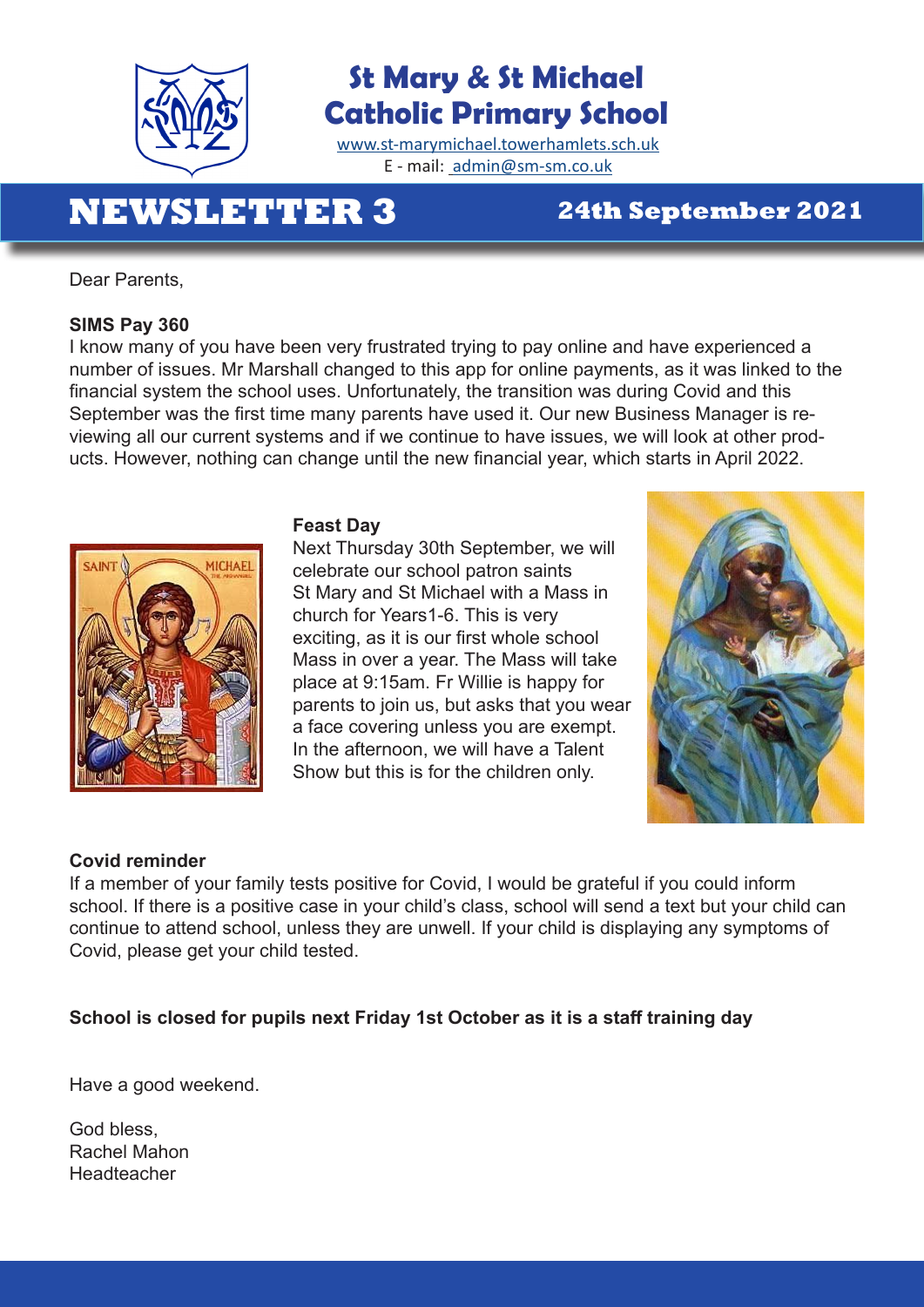## **Pupil Voice 2021-2022**

We have a number of different groups within the school, where pupils from different year groups put forward ideas and help make improvements. As we were very restricted last year having to work in bubbles, some children are continuing in their roles this year. Over the course of the year you will hear from these groups about what they have been doing.

| <b>Sport's Captains</b> | <b>Deputy Sport's Captains</b> |  |
|-------------------------|--------------------------------|--|
| Bailey and Felipe       | Eleanor and Tristan            |  |

|        | <b>School Council</b>      |  |
|--------|----------------------------|--|
| Year 2 | <b>Hector and Florence</b> |  |
| Year 3 | l Eliza and Jason          |  |
| Year 4 | Margo and Umair            |  |
| Year 5 | Hallie B and Gabriel D     |  |
| Year 6 | <b>Eunice and Emmanuel</b> |  |

|                   | <b>Eco Councillor</b>  |
|-------------------|------------------------|
| Year 1            | Maddie and Mason C     |
| Year <sub>2</sub> | Raphael and Freya Rose |
| Year <sub>3</sub> | Anthesa and Lenny      |
| Year 4            | Benjamin and Leiyah    |
| Year 5            | Abigail and Oscar      |
| Year <sub>6</sub> | Joshua and Ting Ting   |

|        | <b>Faith Friends</b>                       |
|--------|--------------------------------------------|
| Year 4 | Florence, Malachi, Olamide and Chamberlain |
| Year 5 | Mia, Sofia, Topaz, Kefa and Jahz           |
| Year 6 | Lalie, Zafirah and Isaiah                  |

|        | <b>Reading Ambassadors</b>          |
|--------|-------------------------------------|
| Year 4 | Amber, Mason, Olivia and Tommy      |
| Year 5 | Zakayah, Alice, Harlie B and Gracie |